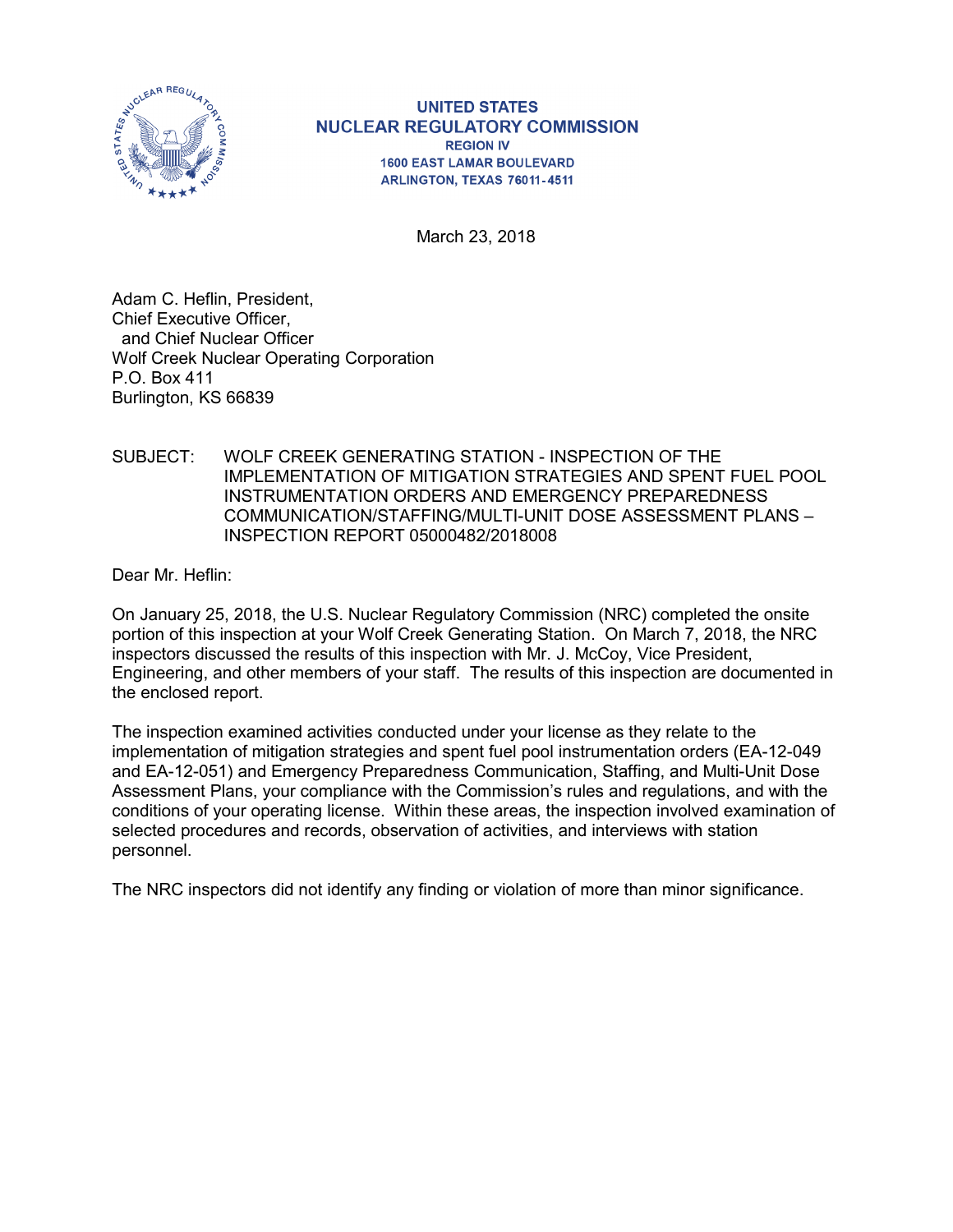#### A. Heflin 2

This letter, its enclosure, and your response (if any) will be made available for public inspection and copying at<http://www.nrc.gov/reading-rm/adams.html> and at the NRC Public Document Room in accordance with 10 CFR 2.390, "Public Inspections, Exemptions, Requests for Withholding."

Sincerely,

*/RA/*

Nicholas H. Taylor, Branch Chief Project Branch B Division of Reactor Projects

Docket: 50-482 License: NPF-42

Enclosure: Inspection Report 05000482/2018008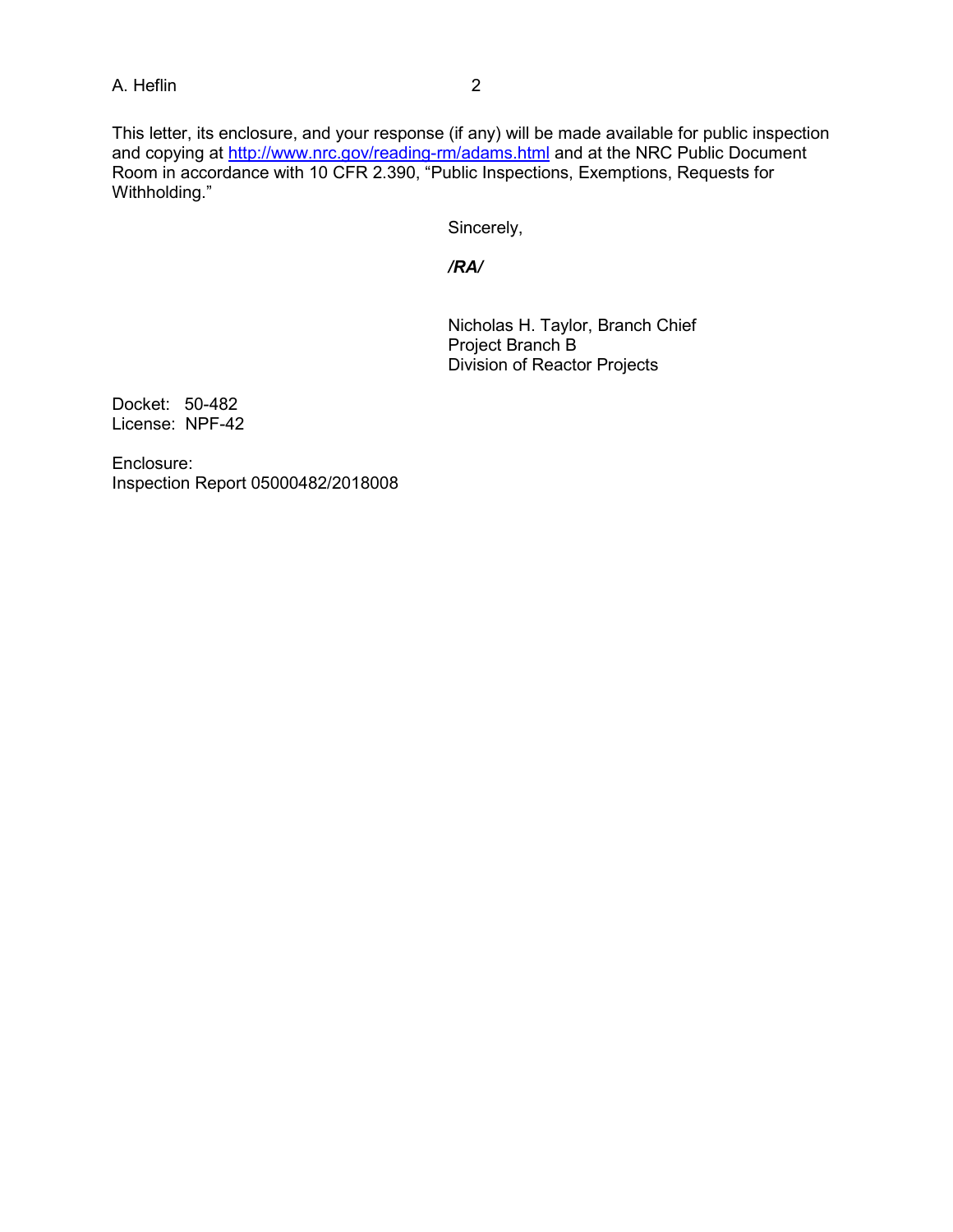### **U.S. NUCLEAR REGULATORY COMMISSION Inspection Report**

| Docket Number(s):                      | 05000482                                                                                                                                                                                          |
|----------------------------------------|---------------------------------------------------------------------------------------------------------------------------------------------------------------------------------------------------|
| License Number(s):                     | <b>NPF-42</b>                                                                                                                                                                                     |
| Report Number(s):                      | 05000482/2017009                                                                                                                                                                                  |
| Enterprise Identifier: I-2018-008-0003 |                                                                                                                                                                                                   |
| Licensee:                              | <b>Wolf Creek Nuclear Operating Corporation</b>                                                                                                                                                   |
| Facility:                              | <b>Wolf Creek Generating Station</b>                                                                                                                                                              |
| Location:                              | Burlington, KS                                                                                                                                                                                    |
| <b>Inspection Dates:</b>               | January 22, 2018 to March 7, 2018                                                                                                                                                                 |
| Inspectors:                            | R. Alexander, Sr. Project Engineer (Team Leader)<br>M. Stafford, Resident Inspector - Cooper<br>F. Thomas, Resident Inspector - Wolf Creek<br>M. Tobin, Resident Inspector - Arkansas Nuclear One |
| Approved By:                           | Nicholas H. Taylor<br>Chief, Project Branch B<br><b>Division of Reactor Projects</b>                                                                                                              |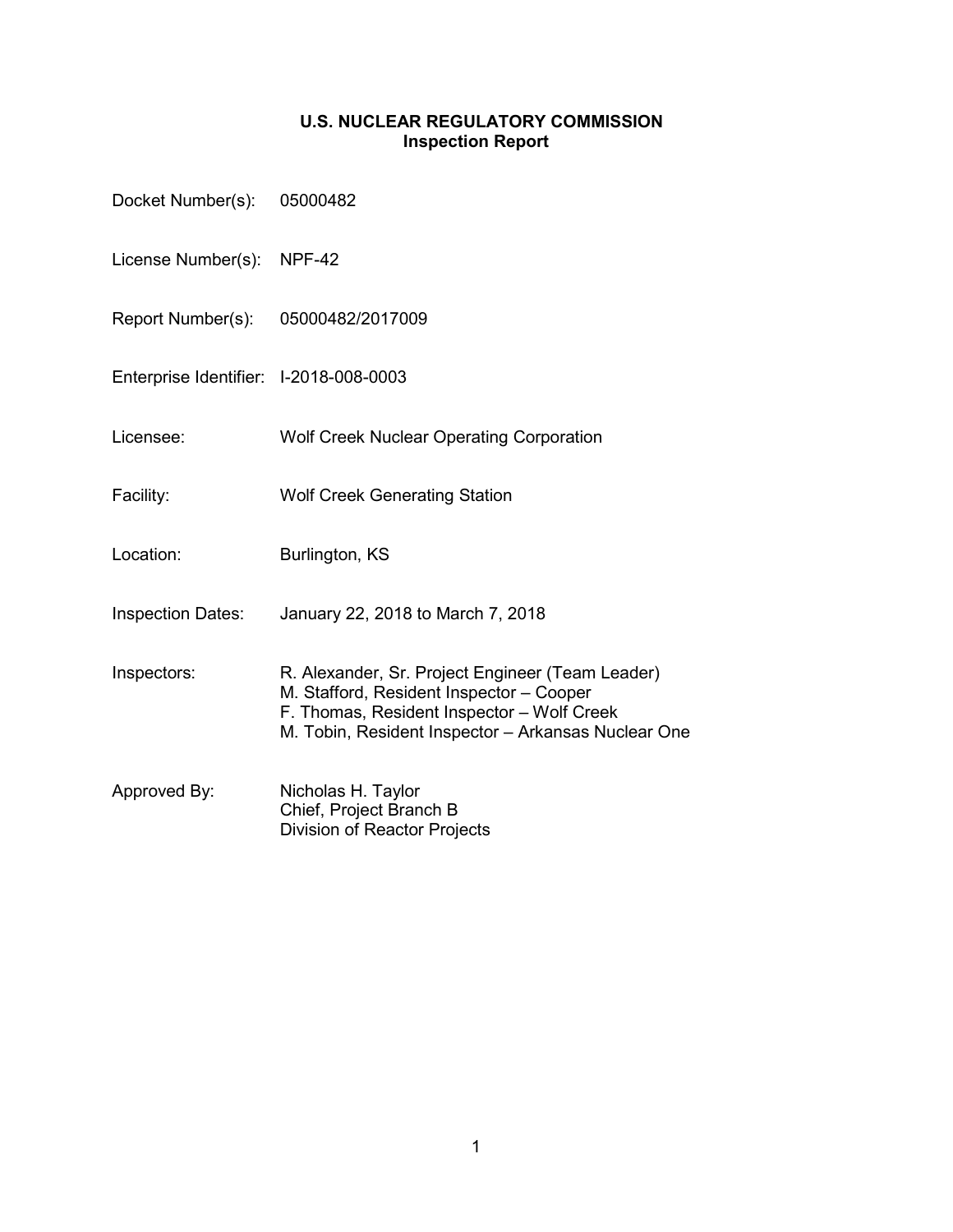#### **SUMMARY**

The U.S. Nuclear Regulatory Commission (NRC) continued monitoring licensee's performance by conducting a Temporary Instruction 2515/191, "Implementation of Mitigation Strategies and Spent Fuel Pool Instrumentation Orders and Emergency Preparedness Communication/ Staffing/Multi-Unit Dose Assessment Plans" at Wolf Creek Generating Station in accordance with the Reactor Oversight Process. The Reactor Oversight Process is the NRC's program for overseeing the safe operation of commercial nuclear power reactors. Refer to <https://www.nrc.gov/reactors/operating/oversight.html> for more information. NRC and selfrevealed findings, violations, and additional items are summarized in the table below.

### **List of Findings and Violations**

No findings were identified.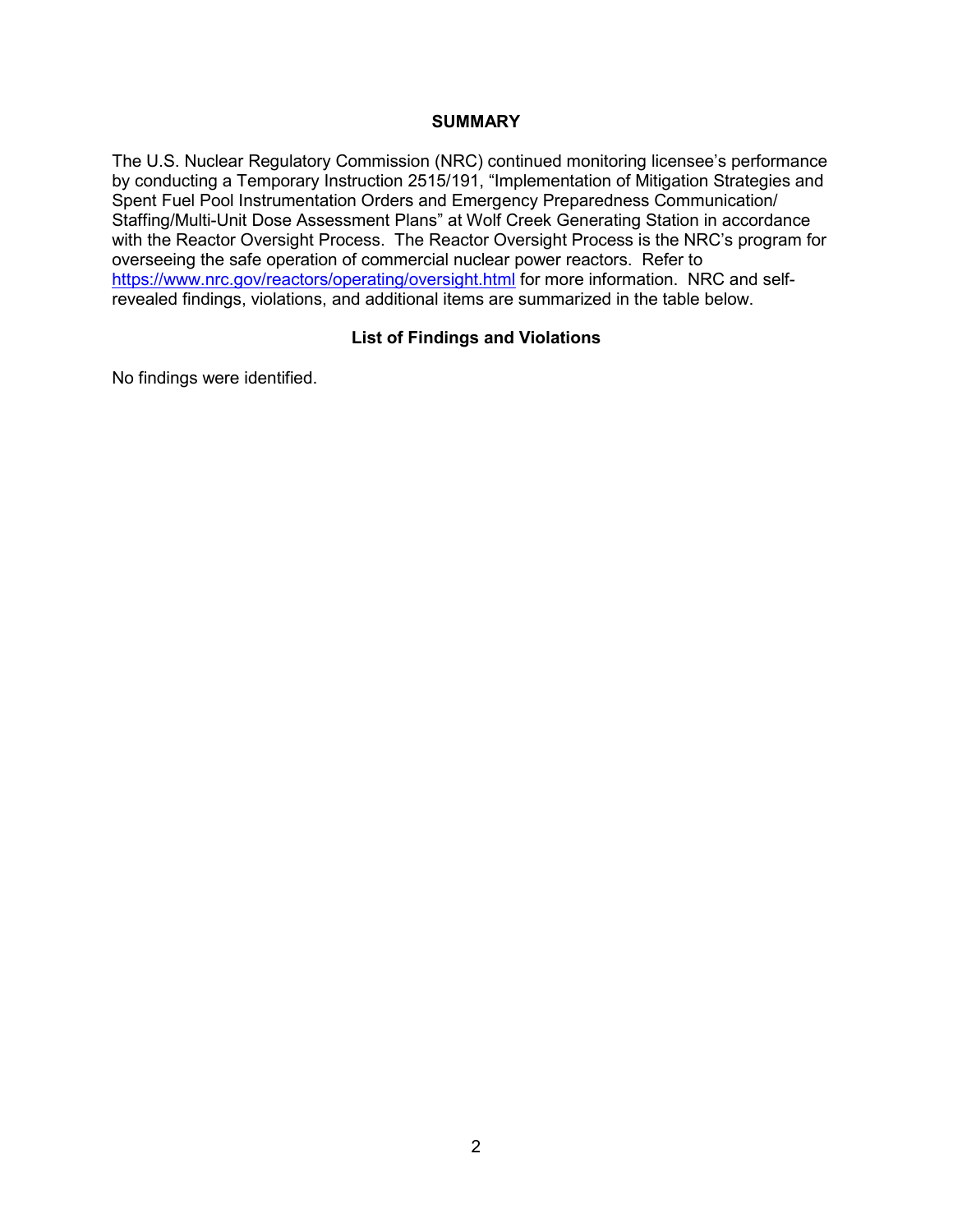### **INSPECTION SCOPES**

Inspections were conducted using the appropriate portions of the inspection procedures (IPs) in effect at the beginning of the inspection unless otherwise noted. Currently approved IPs with their attached revision histories are located on the public website at [http://www.nrc.gov/reading](http://www.nrc.gov/reading-rm/doc-collections/insp-manual/inspection-procedure/index.html)[rm/doc-collections/insp-manual/inspection-procedure/index.html.](http://www.nrc.gov/reading-rm/doc-collections/insp-manual/inspection-procedure/index.html) Samples were declared complete when the IP requirements most appropriate to the inspection activity were met consistent with Inspection Manual Chapter (IMC) 2515, "Light-Water Reactor Inspection Program - Operations Phase." The inspectors reviewed selected procedures and records, observed activities, and interviewed personnel to assess licensee performance and compliance with Commission rules and regulations, license conditions, site procedures, and standards."

### **OTHER ACTIVITIES – TEMPORARY INSTRUCTIONS, INFREQUENT AND ABNORMAL**

TI 2515/191 - Inspection of the Implementation of Mitigation Strategies and Spent Fuel Pool Instrumentation Orders and Emergency Preparedness Communication/Staffing/Multi-Unit Dose Assessment Plans

Inspectors verified plans for complying with NRC Orders EA–12–049, Order Modifying Licenses with Regard to Requirements for Mitigation Strategies for Beyond-Design-Basis External Events (Agencywide Documents Access and Management System (ADAMS) Accession No. ML12056A045) and EA–12–051, Order Modifying Licenses With Regard to Reliable Spent Fuel Pool Instrumentation (ADAMS No. ML12054A679) are in place and are being implemented by the licensee. Additionally, the inspection verified implementation of staffing and communications information provided in response to the March 12, 2012, request for information letter (ADAMS No. ML12053A340) and multiunit dose assessment information provided per COMSECY–13–0010, "Schedule and Plans for Tier 2 Order on Emergency Preparedness for Japan Lessons Learned", dated March 27, 2013, (ADAMS No. ML12339A262).

- (1) Based on samples selected for review, the inspectors verified that the licensee satisfactorily implemented appropriate elements of the Diverse and Flexible Coping Strategies (FLEX) as described in the plant specific submittals [including the Final Integrated Plan (ADAMS Accession No. ML17026A194)] and the associated safety evaluation (ADAMS No. ML17144A009) and determined that the licensee is in compliance with NRC Order EA-12-049, Order Modifying Licenses with Regard to Requirements for Mitigation Strategies for Beyond-Design-Basis External Events. The inspectors verified the licensee satisfactorily:
	- a) developed and issued FLEX Support Guidelines (FSGs) to implement the FLEX strategies for postulated external events;
	- b) integrated their FSGs into their existing plant procedures such that entry into and departure from the FSGs were clear when using existing plant procedures;
	- c) protected FLEX equipment from site-specific hazards;
	- d) developed and implemented adequate testing and maintenance of FLEX equipment to ensure their availability and capability;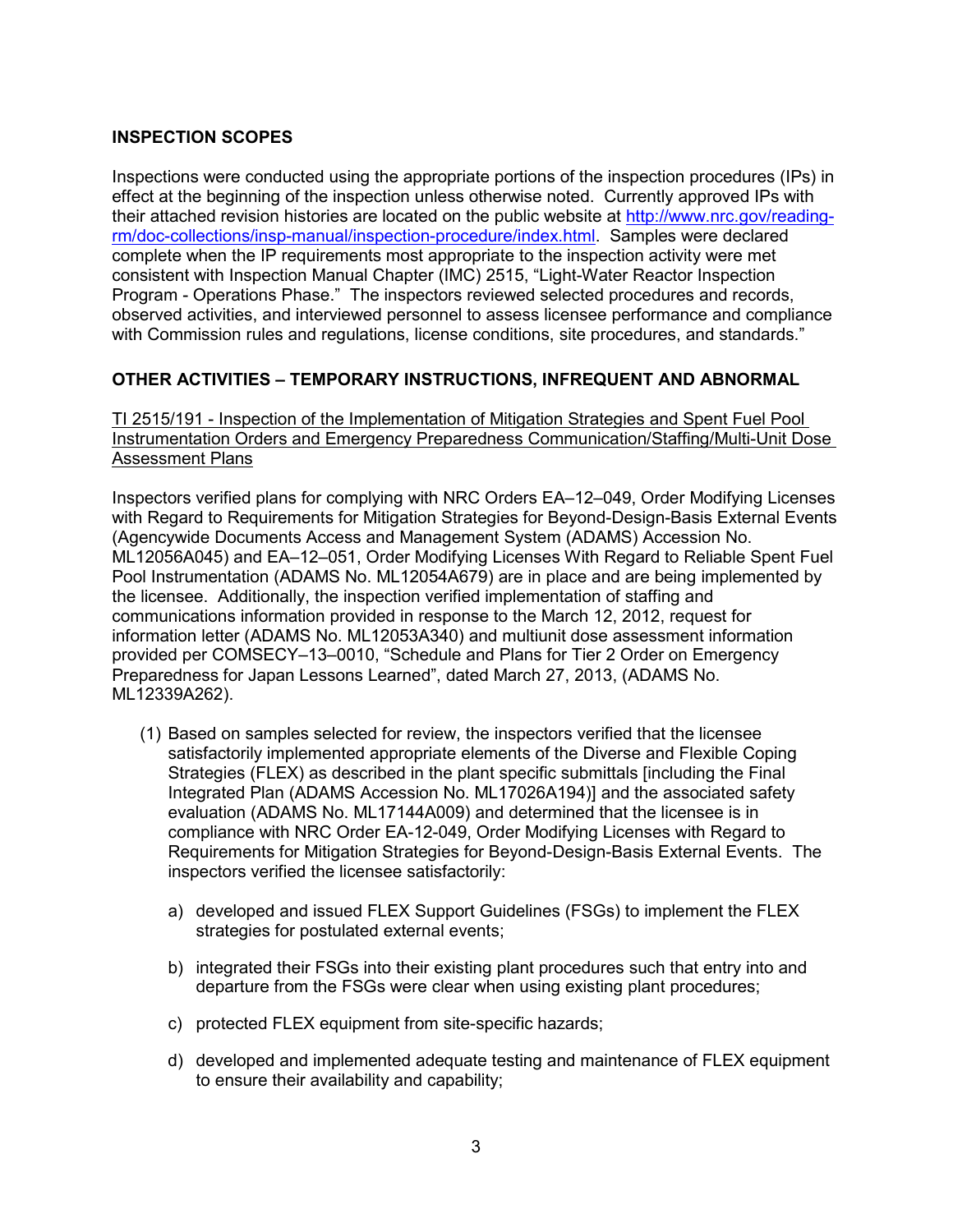- e) trained their staff to assure personnel proficiency in the mitigation of beyond-design basis events; and
- f) developed the means to ensure the necessary off-site FLEX equipment would be available from off-site locations.
- (2) Based on samples selected for review, the inspectors verified that the licensee satisfactorily implemented appropriate elements of the FLEX strategy as described in the plant specific submittals [including the Final Integrated Plan (ADAMS Accession No. ML17026A194)] and the associated safety evaluation (ADAMS No. ML17144A009) and determined that the licensee is in compliance with NRC Order NRC Order EA–12–051, Order Modifying Licenses With Regard to Reliable Spent Fuel Pool Instrumentation. The inspectors verified the licensee satisfactorily :
	- a) installed the spent fuel pool (SFP) instrumentation sensors, cabling and power supplies to provide physical and electrical separation as described in the plant specific submittals and safety evaluation;
	- b) installed the SFP instrumentation display in the location, environmental conditions and accessibility as described in the plant specific submittals;
	- c) trained their staff to assure personnel proficiency with the maintenance, testing, and use of the SFP instrumentation; and
	- d) developed and issued procedures for maintenance, testing and use of the reliable SFP instrumentation.
- (3) The inspectors reviewed information provided in the licensee's multi-unit dose submittal and in response to the NRC's March 12, 2012, request for information letter (ADAMS No. ML12053A340), and verified that the licensee satisfactorily implemented enhancements pertaining to Near-Term Task Force Recommendation 9.3 in response to a large scale natural emergency event that results in an extended loss of all ac power to all site units and impedes access to the site The inspectors verified the following:
	- a) the licensee satisfactorily implemented required staffing changes to support an extend loss of all AC power (ELAP)/loss of ultimate heat sink (LUHS) scenario;
	- b) EP communications equipment and facilities are sufficient for dealing with an ELAP/LUHS scenario; and
	- c) the licensee implemented multi-unit/-source dose assessment capabilities (including releases from spent fuel pools) using the licensee's site-specific dose assessment software and approach.

The inspectors verified that non-compliances with requirements and standards identified during the inspection were entered into the licensee's corrective action program as appropriate.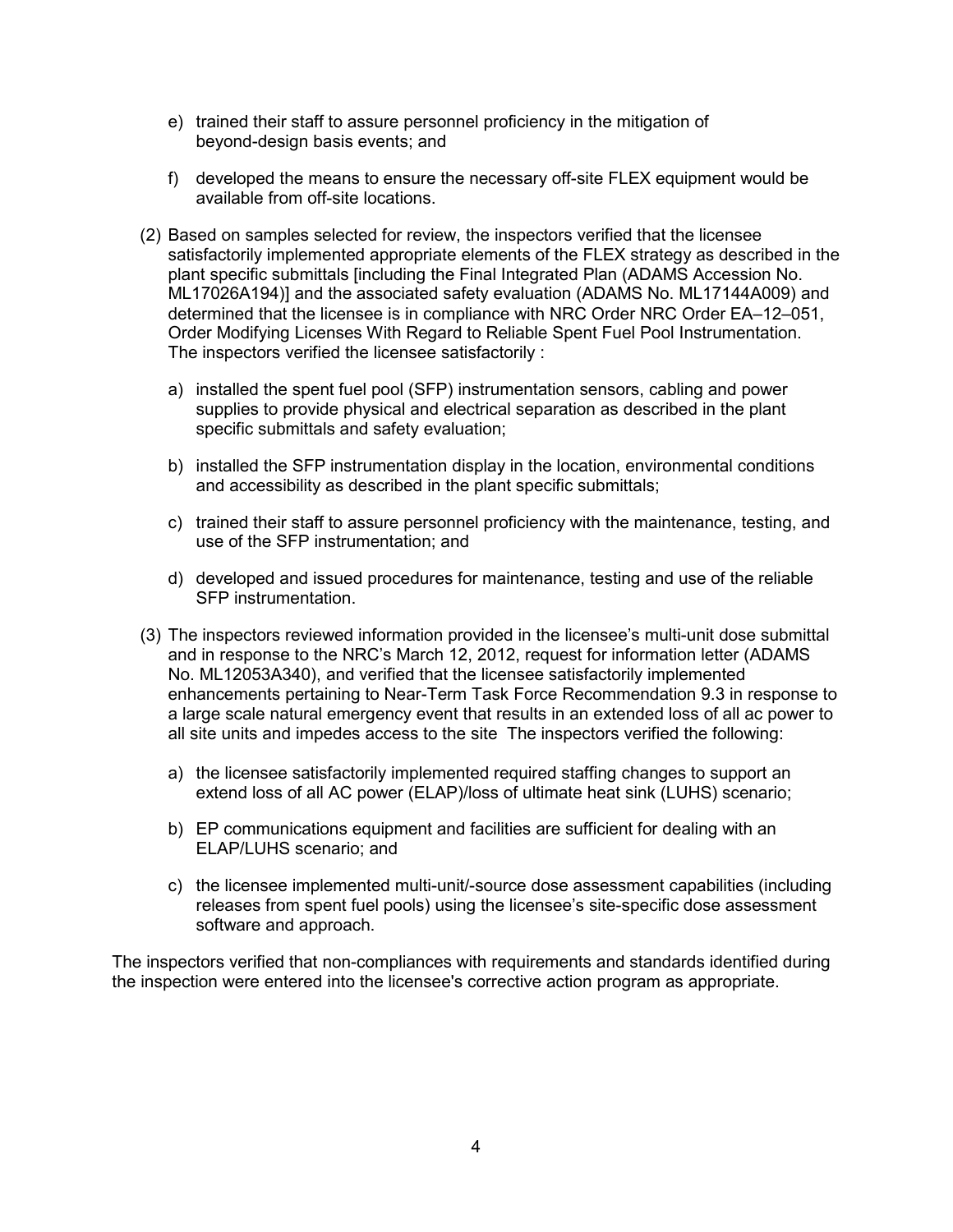### **EXIT MEETINGS AND DEBRIEFS**

The inspectors verified no proprietary information was retained or documented in this report.

- On January 25, 2018, the inspection team presented the on-site inspection results in a management debrief to Mr. J. McCoy, Vice President, Engineering, and other members of the site staff.
- On March 7, 2018, the inspection team leader presented the final inspection results in a telephonic exit meeting to Mr. J. McCoy, Vice President, Engineering, and other members of the site staff.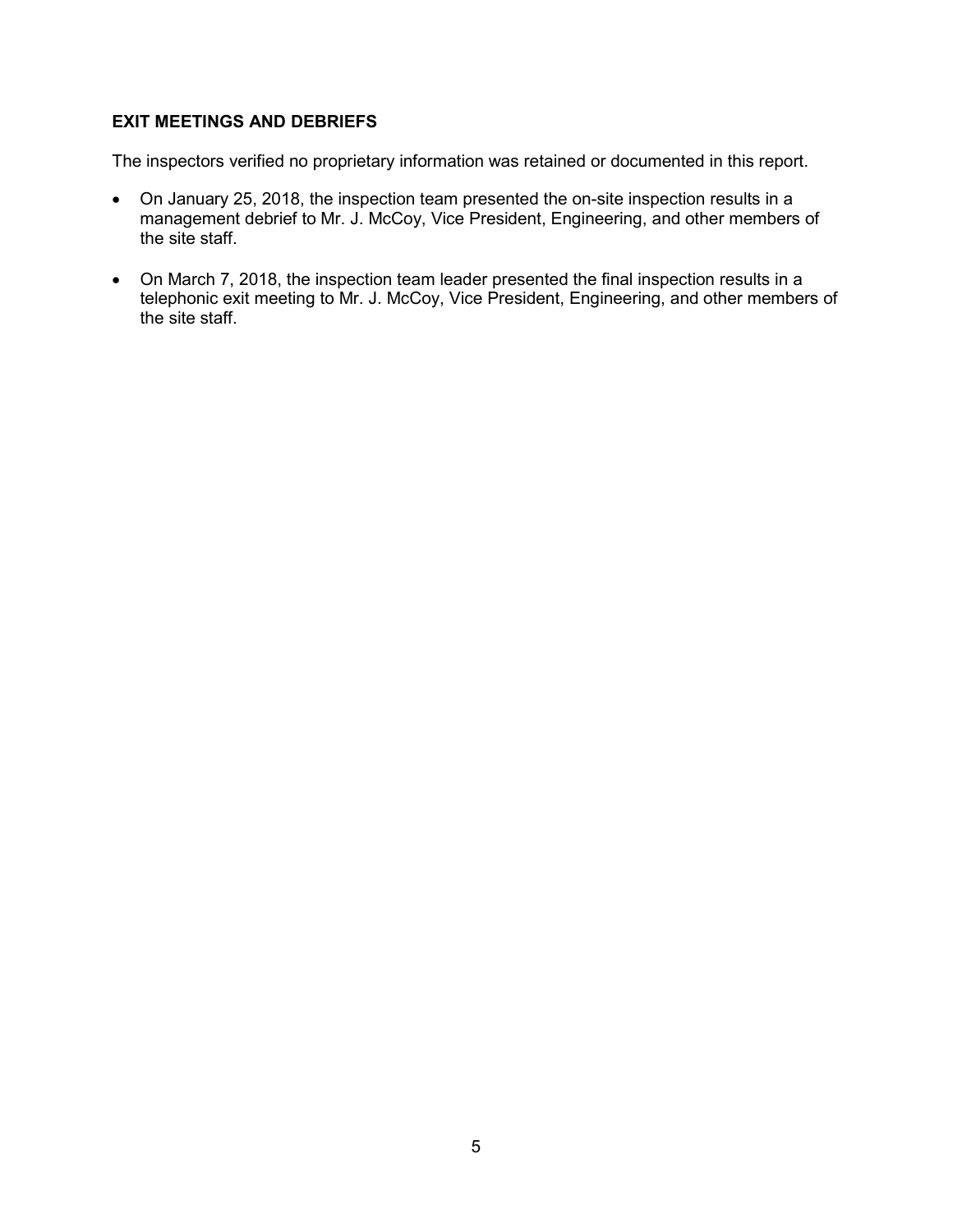### **DOCUMENTS REVIEWED**

# **Other Activities – TI 2515/191**

### **Procedures/Instructions**

| Number            | <b>Title</b>                                                                                             | Revision       |
|-------------------|----------------------------------------------------------------------------------------------------------|----------------|
| AP 16B-003        | <b>Planning and Scheduling Preventative Maintenance</b>                                                  | 8A             |
| AP 21A-002        | Diverse and Flexible Coping Mitigation Strategies<br>(FLEX) Program                                      | $\overline{2}$ |
| AP 21A-002        | Diverse and Flexible Coping Mitigation Strategies<br>(FLEX) Program                                      | $\overline{2}$ |
| EC LI-59/60       | Operating Instruction: FLEX Spent Fuel Pool Level<br><b>Backup Power</b>                                 | $\overline{0}$ |
| EMG C-0           | Loss of All AC Power                                                                                     | 42             |
| EMG C-0           | Loss of All AC Power                                                                                     | 42             |
| EPP 06-012        | Dose Assessment                                                                                          | 14D            |
| EPP 06-018        | Maintenance of Emergency Facilities and<br><b>Communications Checks</b>                                  | 13             |
| FD510             | FLEX 500 KW Generator #1, Operating Instruction                                                          | 3              |
| <b>FD-FIP-001</b> | Wolf Creek Generating Station Diverse and Flexible<br>Coping Mitigation Strategies Final Integrated Plan | $\overline{2}$ |
| <b>FSG-03</b>     | Alt Low Pressure FW Source                                                                               | 1              |
| <b>FSG-04</b>     | ELAP [Extended Loss of AC Power] DC [Direct<br>Current] Load Shed/Management                             | $\overline{2}$ |
| <b>FSG-05</b>     | Initial Assessment and FLEX Equipment Staging                                                            | $\overline{2}$ |
| <b>FSG-06</b>     | Alt CST Makeup                                                                                           | 1              |
| <b>FSG-07</b>     | Loss of Vital Instrumentation or Control Power                                                           | 1              |
| <b>FSG-11</b>     | Alternate SFP Makeup Cooling                                                                             | $\overline{2}$ |
| <b>FSG-12</b>     | Alt Containment Cooling in Modes 5 and 6                                                                 | 1              |
| OFN NB-034        | Loss of All AC Power - Shutdown Condition                                                                | 30             |
| OFN SG-048        | <b>Flash Flood Warning</b>                                                                               | 5              |
| <b>PFD610</b>     | FLEX RCS Pump #1 Operating Instruction                                                                   | 3              |
| <b>SATCOM</b>     | Satellite Phone System Operating Instruction                                                             | 0              |
| <b>SYS FD-001</b> | <b>Operations Monthly FLEX Tasks</b>                                                                     | $\overline{2}$ |
| <b>SYS FD-002</b> | <b>Operations Annual FLEX Tasks</b>                                                                      | $\overline{0}$ |
| SYS OPS-008       | <b>Cold Weather Operations</b>                                                                           | 5              |
| WCCH-06           | Running EDCP When the Computer Network is<br>Unavailable                                                 | 03             |

### **Preventative Maintenance Activities**

| Number        | Title                                                                                                            | Revision   |
|---------------|------------------------------------------------------------------------------------------------------------------|------------|
| 16-411046-019 | Perform a functional test and inspection PM of FLEX<br>Portable 6000W Generator Diesel Engine Driven,<br>FD100A. | 11/17/2016 |
| 16-415695-001 | Functional Test and Inspection - FLEX Spent Fuel<br>Pool Pump #1 (90 day)                                        | 8/28/2016  |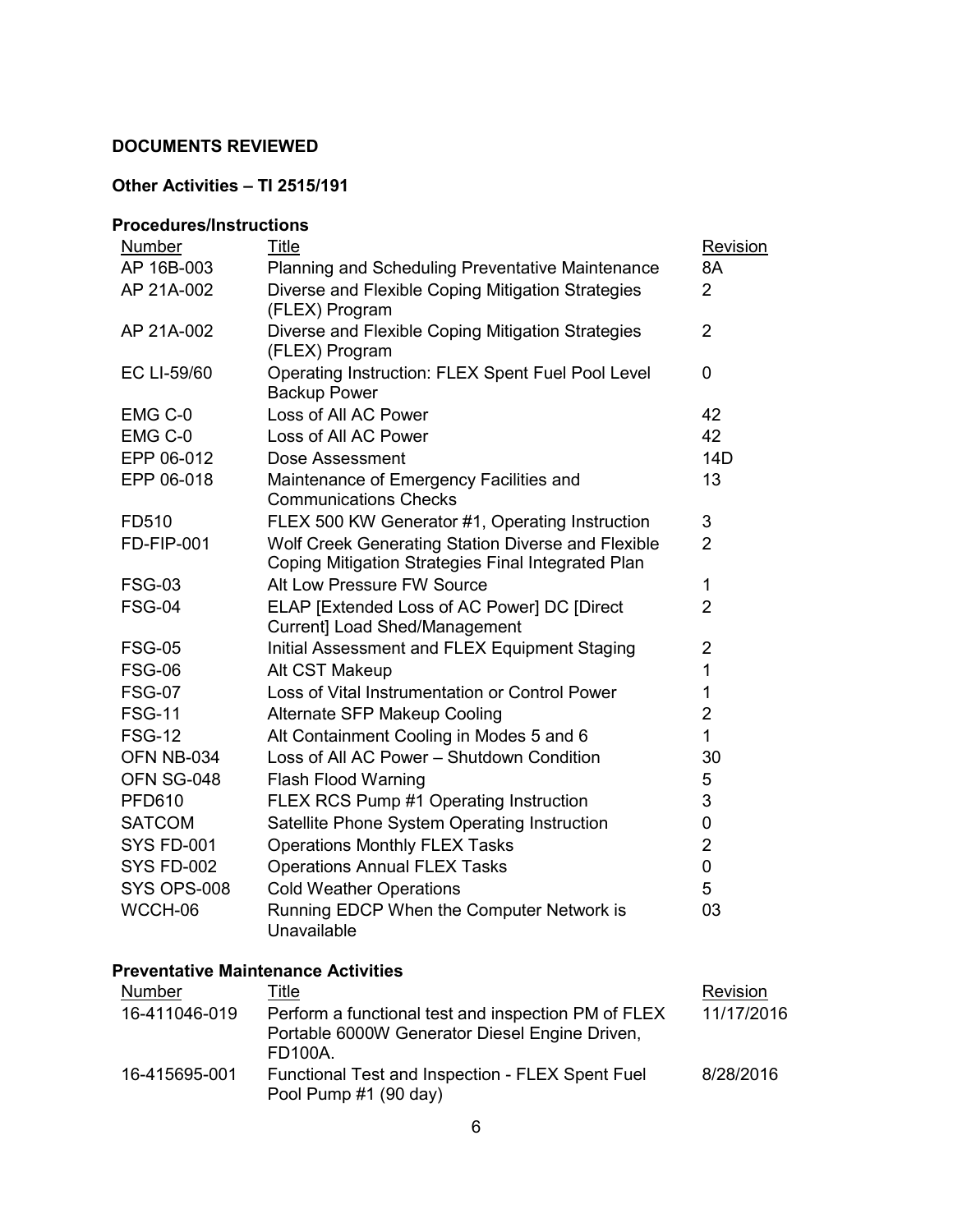| Number        | <b>Title</b>                                                                                                               | Revision   |
|---------------|----------------------------------------------------------------------------------------------------------------------------|------------|
| 16-416987-000 | FLEX CAT 924K Wheel Loader Warranty Service                                                                                | 8/25/2016  |
| 17-421260-001 | PFD611 - (1092 day) Performance Test of the FLEX<br>RCS Pump #2                                                            | {None}     |
| 17-421376-000 | CFD620 - (1092 day) Perform Oil and Filter<br>Replacement and Maintenance of the FLEX Electric<br>Driven Air Compressor #1 | {None}     |
| 17-421387-000 | FD510 - (1092 day) Perform Inspection, Battery<br>Replacement, and Unloaded Run of the FLEX 500KW<br>Generator #1          | 1/17/2018  |
| 17-422130-001 | Annual Operational Testing for Spent Fuel Pool Pump<br>#2                                                                  | 9/7/2017   |
| 17-422144-001 | Annual Coolant Testing for Spent Fuel Pool Pump #2                                                                         | 7/22/2017  |
| 17-422146-000 | PFD6010 - (364 day) Component Operational<br>Inspection of the FLEX RCS Pump #1                                            | 8/16/2017  |
| 17-422192-001 | Quarterly Functional Testing for Spent Fuel Pool Pump<br>#2                                                                | 9/15/2017  |
| 17-423378-000 | CFD620 - (364 day) Functional Test and Inspection of<br>the FLEX Electric Driven Air Compressor #1                         | 11/9/2017  |
| 17-423378-004 | CFD621 - (364 day) Functional Test and Inspection of<br>the FLEX Electric Driven Air Compressor #2                         | 11/9/2017  |
| 17-423385-001 | PFD611 - (91 day) Manual Shaft Rotation and<br>Lubrication of the FLEX RCS Pump #2                                         | 9/21/2017  |
| 17-424464-000 | CFD630 - (364 day) Perform Oil and Filter<br>Replacement and Maintenance of the FLEX Diesel<br>Driven Air Compressor #1    | 10/20/2017 |
| 17-424466-001 | CFD631 - (364 day) Perform Oil and Filter<br>Replacement and Maintenance of the FLEX Diesel<br>Driven Air Compressor #2    | 11/3/2017  |
| 17-424534-000 | Perform Normal PM (Two Point) Calibration of<br>ECLPL0059 per CWI INC EC-0059                                              | 11/21/2017 |
| 17-424534-001 | Perform Normal PM (Two Point) Calibration of<br>ECLPL0060 per CWI INC EC-0060                                              | 11/21/2017 |
| 17-424658-000 | Troubleshoot EC LI-60                                                                                                      | 3/27/2017  |
| 17-424713-000 | PFD611 – (As Required) Perform the Return to<br>Standby Maintenance for the FLEX RCS Pump #2                               | {None}     |
| 17-425351-000 | FD102A - (364 day) Perform Functional Test and<br>Inspection of the FLEX Generator, Gasoline Engine<br>Driven w/Light Kit  | 12/14/2017 |
| 17-425352-001 | SFD701 - (364 day) Perform Trailer and Axle<br>Inspection of the FLEX 480V Cable Trailer #2.                               | 11/30/2017 |
| 17-426699-000 | QF020, QF021, QF022 - Electrical PM for E-Plan<br>Satellite Telephone Power Supplies and battery<br>replacement            | 12/12/2017 |
| 17-428359-000 | Spent Fuel Pool Level Instrumentation System UPS<br>Backup Battery Replacement (ECLQY0059) Work with<br>17-424505-000      | 12/19/2017 |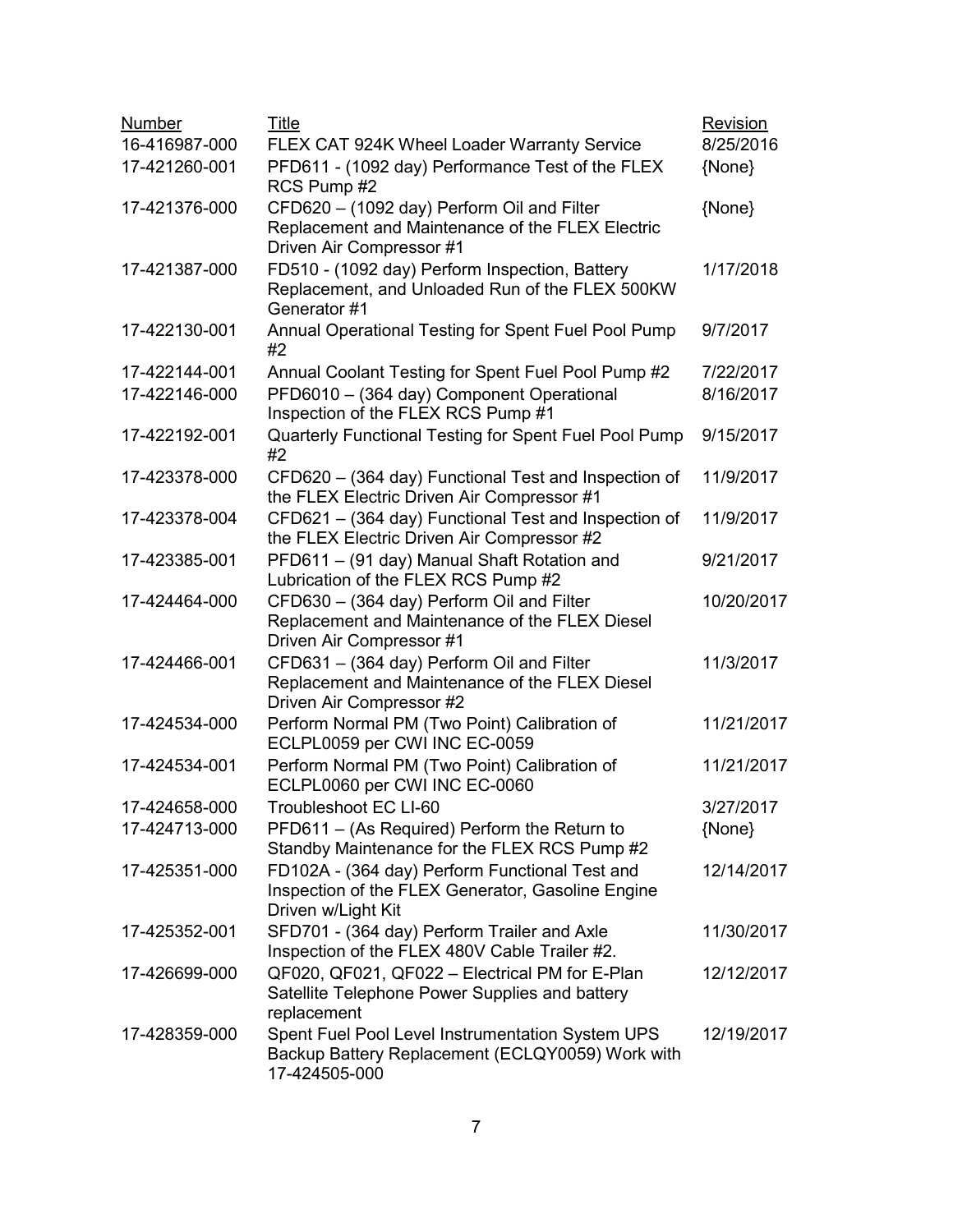| Number        | Title                                                                                           | Revision   |
|---------------|-------------------------------------------------------------------------------------------------|------------|
| 17-431110-001 | Replace existing "short" cable with new 150' cable, in<br>support of resolution to CR #00114670 | 12/21/2017 |
| 17-433235-000 | FD510 - (91 day) Perform Functional Test and<br>Inspection of the FLEX 500KW GENERATOR #1       | 11/6/2017  |
| 17-433728-000 | Troubleshoot FLEX Spent Fuel Pool Level UPS                                                     | 12/19/2017 |

# **Training Documents**

| <b>Number</b> | Title                                                                              | Revision   |
|---------------|------------------------------------------------------------------------------------|------------|
|               | <b>Security FLEX Update</b>                                                        | {None}     |
| GE0035601     | E-Plan Training - Generic Basic FLEX Cert                                          | 1/22/2014  |
| GE0035602     | E-Plan Training - Generic Advanced FLEX Cert                                       | 1/22/2014  |
| GE1135662     | 2017 Table Top Series II - FLEX                                                    | 37         |
| GE1235626     | E-Plan Training - Topics in E-Plan Communications                                  | 6/27/2017  |
| GE5251601     | E-Plan Training - Decision Making Under Stress                                     | 6/14/2017  |
| LO1752001     | Licensed Operator Training - Diverse and Flexible                                  | 4/21/2016  |
|               | Coping Mitigation Strategies (FLEX) Program                                        |            |
| MI1203301     | I&C Training - Guided Wave Radar (Spent Fuel Level<br>Indication System)           | 7/28/2015  |
| MJ8310501     | Mechanical Training - FLEX                                                         | 12/15/2016 |
| OP1352001     | Operations Training - FLEX Project Overview                                        | 7/11/2016  |
| OP8352002     | <b>Operations Training - Alternate Instrument Monitoring</b><br>and Control - FLEX | 5/19/2016  |
| OP8352003     | Operations Training - FLEX Overview Seminar                                        | 9/7/2017   |

# **Other Documents/Reports**

| Number                                            | <u>Title</u><br>Hampel Oil - Standby Fuel Letter                                                                          | Revision<br>12/20/2017 |
|---------------------------------------------------|---------------------------------------------------------------------------------------------------------------------------|------------------------|
|                                                   | Study of the Adequacy of the FLEX Buildings<br>Separation Considering Severe Storms and High Wind<br>Conditions           | 5/19/2016              |
|                                                   | <b>FLEX Support Guideline Validation Process - Revision</b><br>1                                                          | 3/13/2017              |
|                                                   | FLEX On-Shift Staffing Assessment - Revision1                                                                             | 1/3/2018               |
|                                                   | <b>FLEX Support Guideline (FSG) Validation Process</b>                                                                    | 1                      |
|                                                   | SAFER Response Plan for Wolf Creek Generating<br>Station                                                                  | 2                      |
| 14864                                             | CST Valve House Missile Protection and Seismic<br>Upgrade                                                                 | 02                     |
| <b>Basic</b><br>Engineering<br><b>Disposition</b> | Battery Room Ventilation Strategy Post-ELAP in<br><b>Extreme Winter Conditions</b>                                        | 9/29/2016              |
| <b>Evaluation FD-</b><br>17-009                   | Structural Design for FLEX Storage Buildings                                                                              | 0                      |
| <b>FD-FIP-001</b>                                 | Wolf Creek Generating Station (WCGS) Diverse and<br>Flexible Coping Mitigation Strategies (FLEX) Final<br>Integrated Plan | 2                      |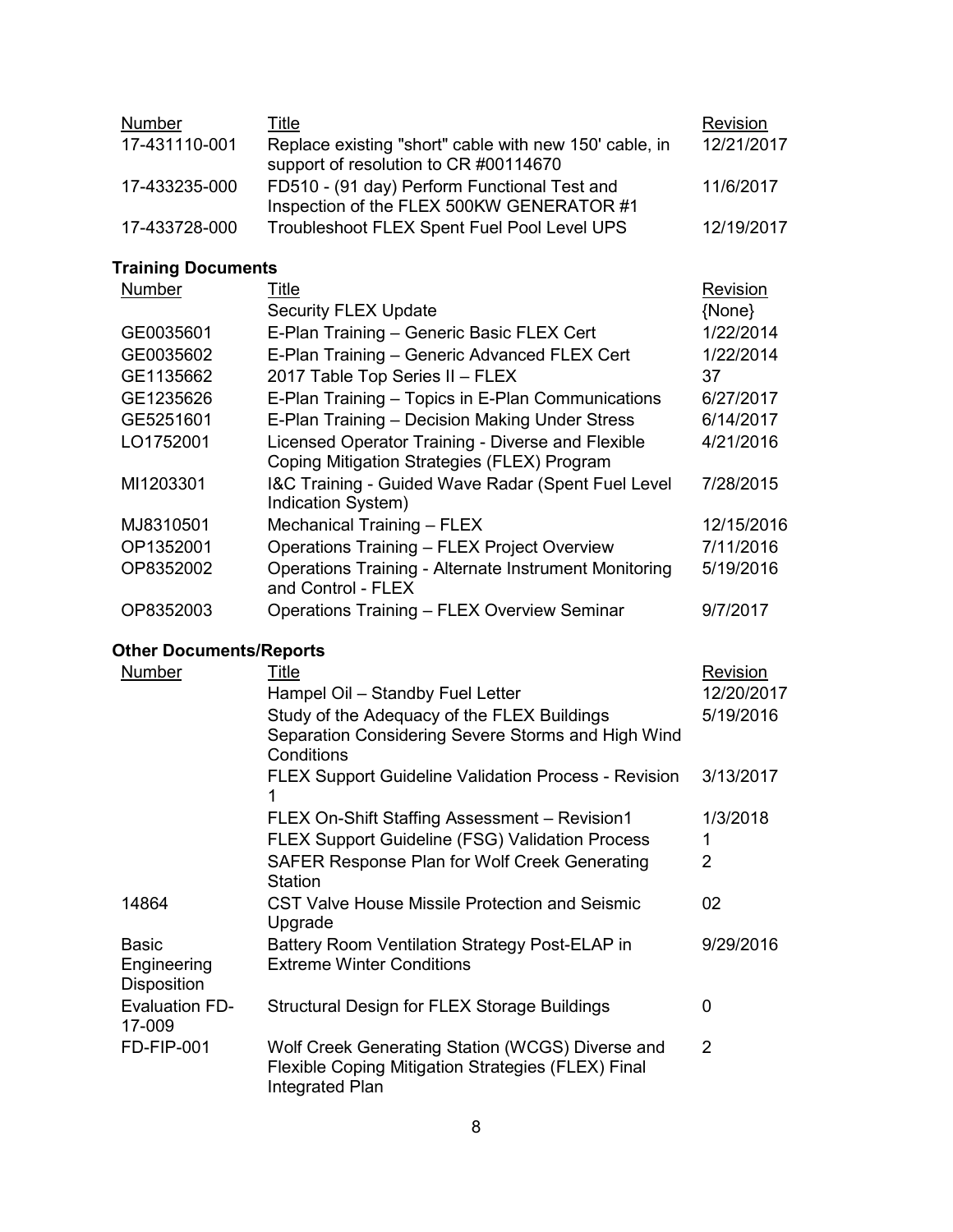| Number     | <u>Title</u>                                                                                                                                                                                                                                                                                                                                                                                                                         | Revision        |
|------------|--------------------------------------------------------------------------------------------------------------------------------------------------------------------------------------------------------------------------------------------------------------------------------------------------------------------------------------------------------------------------------------------------------------------------------------|-----------------|
| WCNOC-183  | Operations and Maintenance Manual - RCS Pump Cat<br>Triplex 353 1 HS.AIP Plunger Pump Rated 20 GPM @<br>1650 Psig                                                                                                                                                                                                                                                                                                                    | WO <sub>1</sub> |
| WCNOC-185  | Beyond Design Basis FLEX Equipment, Operation and<br>Maintenance Manual - 500KW Generator, C15 Model                                                                                                                                                                                                                                                                                                                                 | 6/9/2016        |
| WCNOC-189  | Operations and Maintenance Manual - Atlas Copco<br>Portable Diesel Air Compressor Model XAS 90 KD7                                                                                                                                                                                                                                                                                                                                   | WO <sub>1</sub> |
| WCNOC-193  | Operations and Maintenance Manual - 2015 Polaris<br>Ranger XP900                                                                                                                                                                                                                                                                                                                                                                     | WO <sub>2</sub> |
| WCNOC-194  | Operations and Maintenance Manual - Terex RL4<br>Light Tower Kubota Diesel Engine                                                                                                                                                                                                                                                                                                                                                    | WO <sub>1</sub> |
| WM 12-0041 | Wolf Creek Nuclear Operating Corporation, Subject:<br>Docket No. 50482: Wolf Creek Nuclear Operating<br>Corporation submittal of Emergency Preparedness<br>Communications Assessment Results in Response to<br>Request for Information Pursuant to Title 10 of the<br>Code of Federal Regulations 50.54(f) Regarding<br>Recommendation 9.3 of the Near-Term Task Force<br>Review of Insights from the Fukishima Dai-Ichi<br>Accident | 10/31/2012      |

# **Corrective Action Program Documents (CRs & Procedure Change Requests [PCRs])**

| 91772      | 102734     | 103481     | 103964     |
|------------|------------|------------|------------|
| 104464     | 105070     | 105172     | 105334     |
| 105630     | 109447     | 109449     | 110066     |
| 111003     | 111336     | 112524     | 112863     |
| 113820     | 114020     | 114669     | 114670     |
| 114897     | 114911     | 115026     | 115343     |
| 115706     | 116293     | 116581     | 117055     |
| 117056     | 117058     | 117059     | 117062     |
| 117241     | 117429     | 117945     | 117946     |
| 117992     | 117993     | 118066     | 118146     |
| 118223     | 118911     | 118912*    | 118913*    |
| 118950*    | 118979*    | 118980*    | 118981*    |
| 119011*    | 120160*    | PCR 67735* | PCR 67731* |
| PCR 67729* | PCR 67725* | PCR 67722* |            |
|            |            |            |            |

\* - Initiated as a result of this inspection